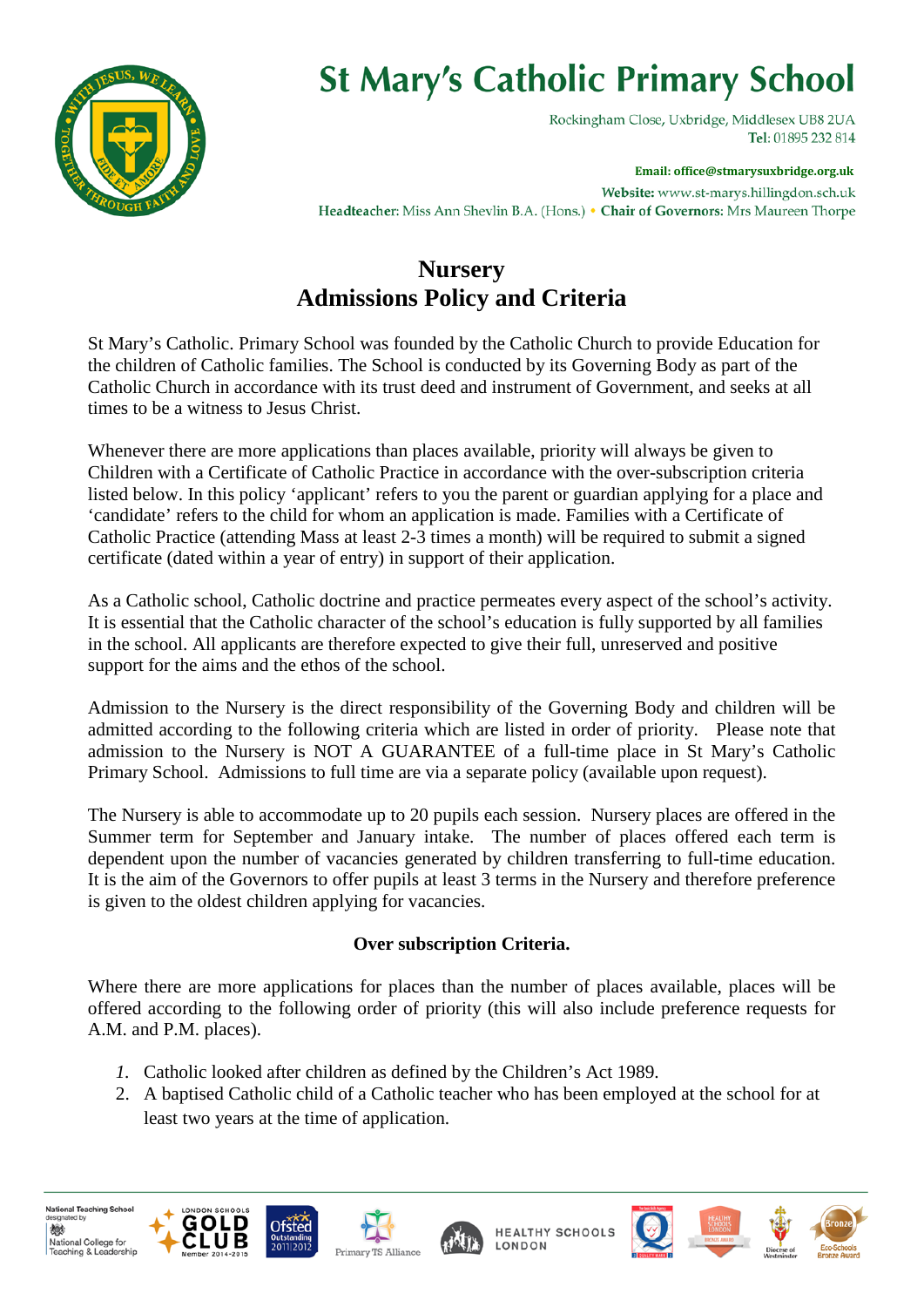

# **St Mary's Catholic Primary School**

Rockingham Close, Uxbridge, Middlesex UB8 2UA Tel: 01895 232 814

**Email: office@stmarysuxbridge.org.uk**

Website: www.st-marys.hillingdon.sch.uk Headteacher: Miss Ann Shevlin B.A. (Hons.) • Chair of Governors: Mrs Maureen Thorpe

- *3.* Baptised Catholic Children with a Certificate of Catholic Practice who are resident in the parish of Our Lady of Lourdes and St Michael.
- *4.* Baptised Catholic Children with a Certificate of Catholic Practice who are resident outside the Parish or Our Lady of Lourdes and St Michael.
- *5.* Other Catholic children.
- *6.* Other looked after children.
- *7.* Catechumens and members of an Eastern Christian Church with supporting evidence.
- *8.* Christians of other denominations, with supporting evidence, whose parents wish them to have a Catholic education and whose application is supported by a minister of religion.
- *9.* Children of other faiths whose parents wish them to have a Catholic education and whose application is supported by a religious leader or written documentation.
- *10.* Any other children.

#### *Where the offer of places to all the applicants in any of the categories listed above would lead to over subscription the following provisions will be applied.*

- The attendance of a brother or sister at the school at the time of enrolment will increase the priority of an application within each category.
- The governing body may increase the priority of an application within a category where evidence is provided at the time of application of an exceptional social, medical or pastoral need of the child which can be most appropriately met at this school.

#### **Please note! There is no automatic progression from the Nursery to Reception.**

#### Tie Break

*Where the offer of places to all the applicants in any of the sub-categories listed above would still lead to over subscription, the places up to the admission number will be offered to those living nearest to the school. The centre of the school grounds will be used as the start of the measuring point. All offers are subject to proof of address shown at the time of offer.* 

### **Waiting Lists**

Unsuccessful candidates will be offered the opportunity to be placed on a continuing interest list. This list will be maintained in order of the over subscription criteria set out above and not in the order in which applications are received or added to the list. Names are normally removed from the list after six months.

### **Pupils with a Statement of Special Educational Needs**

The admission of pupils with a statement of Special Educational Needs is dealt with by a completely separate procedure. This procedure is integral to the making and maintaining of statements by the pupil's home Local Education Authority. Details of this separate procedure is set out in the *Special Educational Needs Code of Practice.*